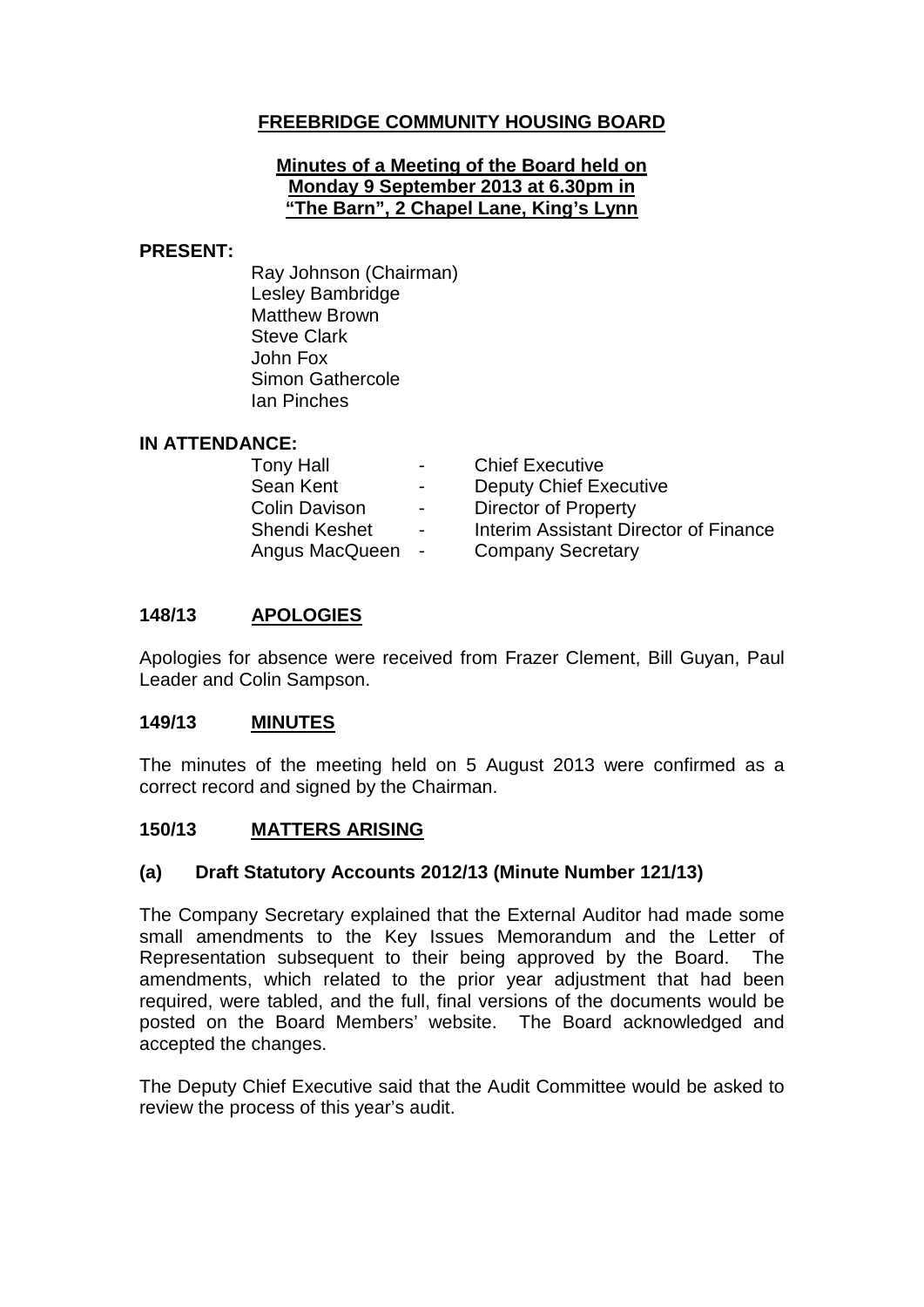# **(b) Rule Amendments (Minute Number 122/13)**

In answer to a question, the Company Secretary advised that Freebridge's solicitors had agreed that the drafting of Rule D2.4 was unnecessarily repetitious. The repetition had been omitted from the version that would be presented to the Annual General Meeting for approval.

# **(c) Board Member Recruitment (Minute Number 123/13)**

Ian Pinches, Vice-Chairman of the Audit Committee, confirmed that he had been in touch with the current co-opted member of the Committee, Karen Sly, as requested by the Board. Ms Sly had advised that she wished to continue as a co-opted member of the Committee.

# **(d) Use of Volunteers (Minute Number 126/13)**

The Chief Executive advised that Management Team would be reviewing how Freebridge might make use of volunteers, and would report back to the Board.

# **(e) Swarm Apprenticeships (Minute Number 127/13)**

The Deputy Chief Executive clarified that the number of apprenticeships likely to be achieved from the initial investment in the SWARM initiative was 10, rather than 20 as had been indicated in the report. The Board agreed that the initiative was still worth the investment.

The Deputy Chief Executive advised that SWARM had agreed to the safeguards relating to monitoring and phasing of payments, as stipulated by the Board.

# **(f) Zoots Nightclub Site (Minute Number 146/13(c))**

Lesley Bambridge said that she would attend the Borough Council's Planning Committee when Freebridge's revised application regarding the Zoots nightclub site was considered.

# **151/13 DECLARATIONS OF INTEREST**

There were no declarations of interest.

# **152/13 CHAIRMAN'S UPDATE**

The Chairman said that, in addition to his weekly meetings with the Chief Executive, he had attended the "start-on-site" launch event for the Hillington Square project. This event had received good media coverage.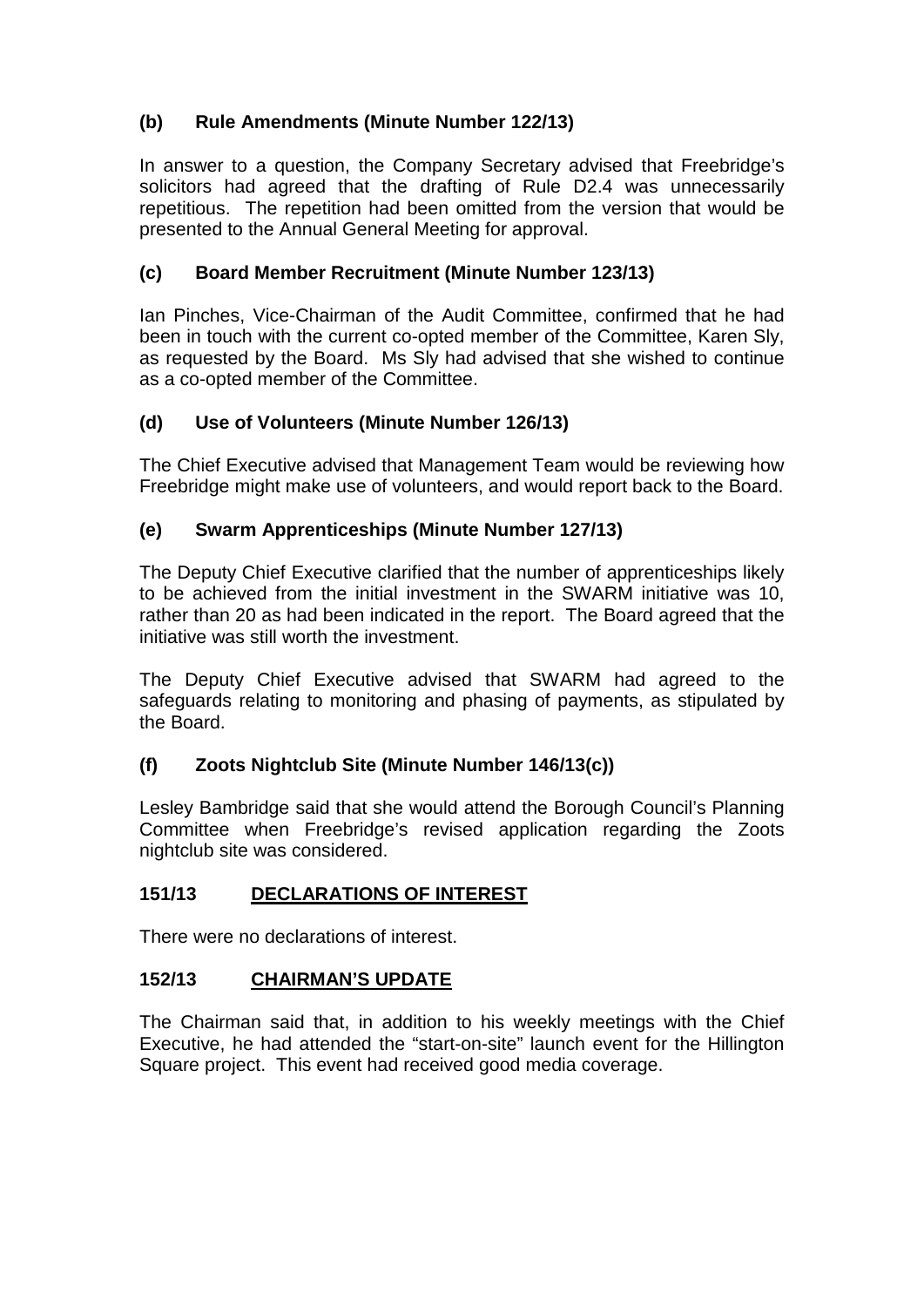# **153/13 CHIEF EXECUTIVE'S UPDATE**

### **(a) Hillington Square Project**

**Confidential** 

## **(b) Fraud Case**

The Chief Executive tabled a letter which had been received from the Regulator requesting information regarding the case of fraud suffered by Freebridge earlier in the year. He also tabled Freebridge's response.

[Confidential wording]

## **(c) Human Resources Conference**

The Chief Executive said that Freebridge had been invited to speak at a Human Resources conference in London, about the impact of coaching on the organisation.

## **(d) EDP Business Awards**

The Chief Executive reported that Freebridge would shortly be receiving a visit from the judges for the Employer of the Year category in the EDP Business Awards.

### **(e) Michelle Playford**

The Board asked that its best wishes be passed on to Michelle Playford, Freebridge Director of Engagement, on the occasion of her wedding.

### **154/13 VALUE FOR MONEY SELF-ASSESSMENT 2012/13**

The Interim Assistant Director of Finance presented a report which introduced the Value for Money Self-Assessment 2012/13.

The Interim Assistant Director of Finance clarified that the average cost of lettings in 2012/13 had been higher than the median by 40%, rather than lower by this amount as stated in the Self-Assessment. She also explained that the benchmarking for 2012/13 had been based on a very small number of peer group members, as many organisations had not yet submitted their returns.

In answer to a question, the Deputy Chief Executive explained that the peer group consisted of 63 stock transfer associations, of a similar size to Freebridge, based in the south-east (but not London).

The Board welcomed the Self-Assessment as a well put together and useful document, giving an overview of areas of good performance and those to target for improvement.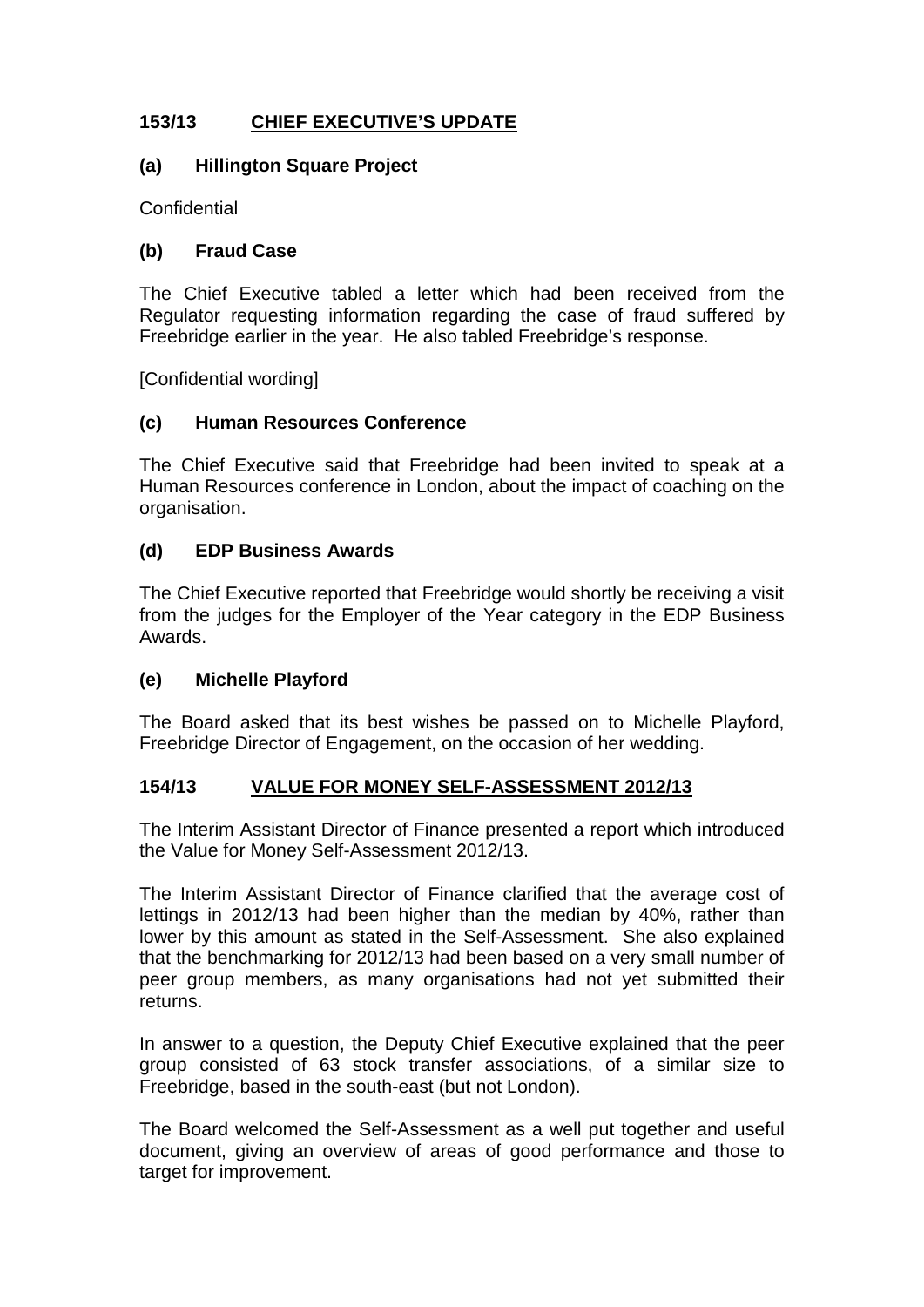**RESOLVED:** That the Value for Money Self-Assessment for 2012/13 be approved as presented.

# **155/13 ANNUAL REPORT FOR TENANTS 2012/13**

The Chief Executive presented a report which introduced Freebridge's proposed Annual Report for Tenants 2012/13.

The Chief Executive acknowledged that there were a number of typographical errors in the document; these would be corrected before the final version was printed.

The Director of Property advised that the most frequently completed repair was heating and hot water. This would be included in the Annual Report.

**RESOLVED:** That the Annual Report for Tenants 2012/13, as presented, be approved for publishing to Freebridge's tenants.

#### **156/13 REVIEW OF EMPLOYEE HANDBOOK – TAKING INTO ACCOUNT PLAIN ENGLISH AND ANY CHANGES IN LEGISLATION**

The Deputy Chief Executive presented a report which sought approval for the revised Employee Handbook, and which proposed a way forward for future amendments to the Handbook.

The Deputy Chief Executive explained that it had originally been considered that the Board should approve the Employee Handbook, and any amendments to it, as Freebridge did not have an overarching Human Resources Policy. Now that a Human Resources Policy was in place, the Handbook was effectively a set of terms and conditions falling within the parameters of the Policy. It was, therefore, suggested that Board approval for most amendments to the Handbook was no longer required.

In answer to a question, the Deputy Chief Executive explained that the Sabbatical Policy, as set out in the Handbook, gave staff the opportunity to take unpaid leave for studying or voluntary work. It was good for the organisation, as it meant that an employee would not feel obliged to resign if they wished to undertake a period of studying or voluntary work. As yet, there had been no take-up of the Policy.

## **RESOLVED:**

- 1) That the changes and updates to the Employee Handbook be approved, as presented.
- 2) That future amendments to the Handbook be approved by the Chief Executive, and no longer brought to the Board for approval, other than amendments affecting matters with which the Board is directly involved.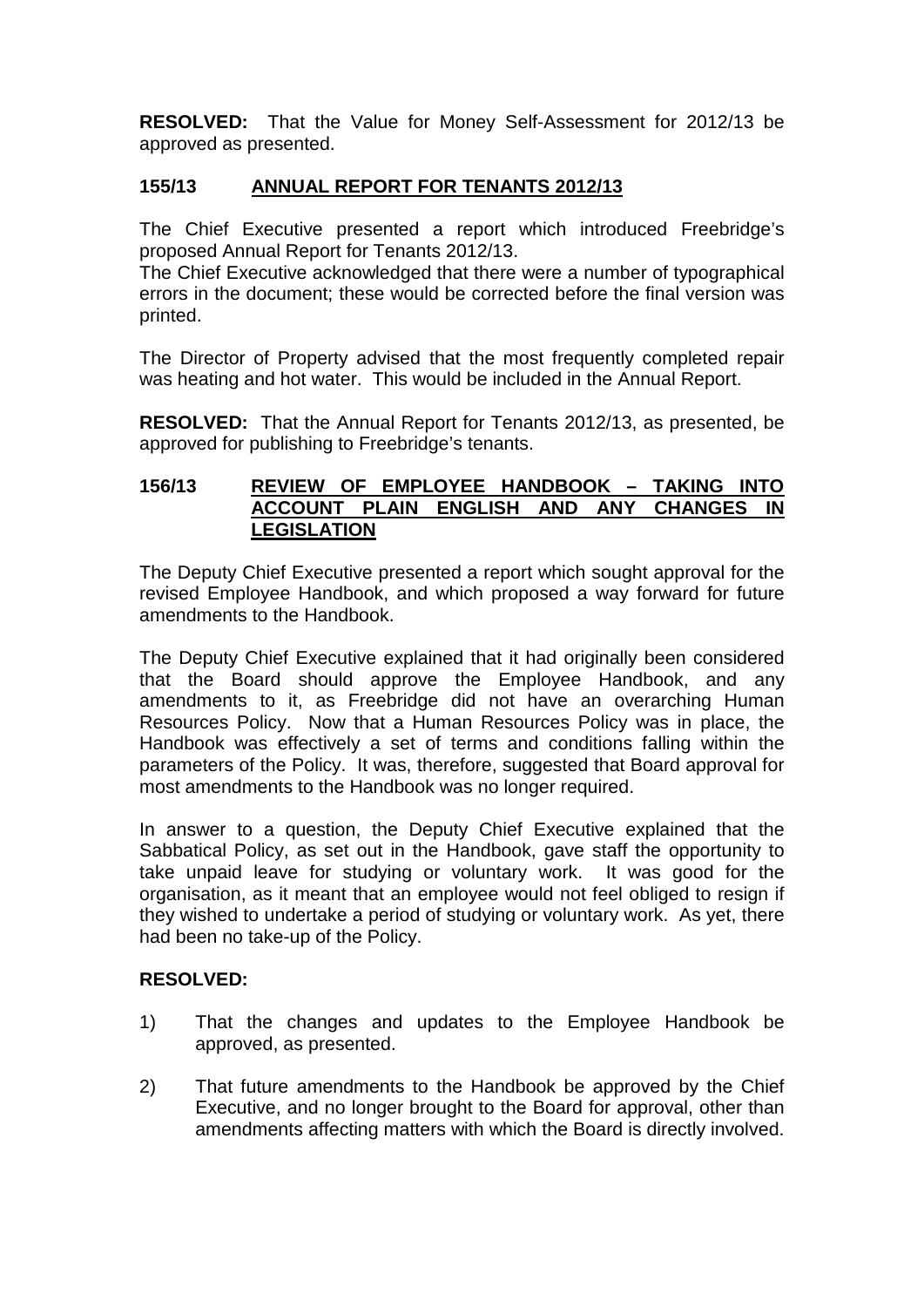# **157/13 AMENDMENT TO FINANCIAL REGULATIONS**

The Deputy Chief Executive presented a report which proposed an amendment to Financial Regulation 7.

In answer to a question, the Deputy Chief Executive confirmed that all managers would be informed of the amendment.

**RESOLVED:** That Financial Regulation 7 be changed through the addition of the following words at section 8:

Contracts under £10,000 in value may be concluded by way of a Letter of Intent. If a Letter of Intent is to be used consideration should be given to including a requirement for compliance by the contractor/supplier with any relevant Freebridge policies such as Equality and Diversity or Sustainability.

### **158/13 HILLINGTON SQUARE SERVICE CHARGES**

The Director of Property presented a report which set out a proposal to introduce service charges to blocks at Hillington Square when they were relet following redevelopment. He said that the Board had previously agreed to introduce service charges at sheltered schemes, but that this would be the first time that Freebridge had extended service charging outside sheltered schemes. It was also proposed that properties being reoccupied would be at Social Rent, and that new lets would be at Affordable Rent.

In answer to questions, officers made the following points:

- The 15% management charge would be included as part of the service charge structure. This covered overheads, such as the costs of the Finance team.
- Should an existing tenant on Social Rent return to Hillington Square after their flat had been redeveloped, but to a different flat, they would remain on Social Rent.
- Only six out of 58 people who were moving out under Phase 1 would be moving back into Hillington Square.
- Under the new Universal Credit, some tenants would be eligible to have their service charges paid.
- With regard to leaseholders, 90% of the charges were already included in the lease. There would need to be discussion with each leaseholder with a view to inclusion of the remaining charges.
- New Government rules around rent revenue were less flexible in that, if these service charges were not applied, it may be necessary to raise all rents to cover them.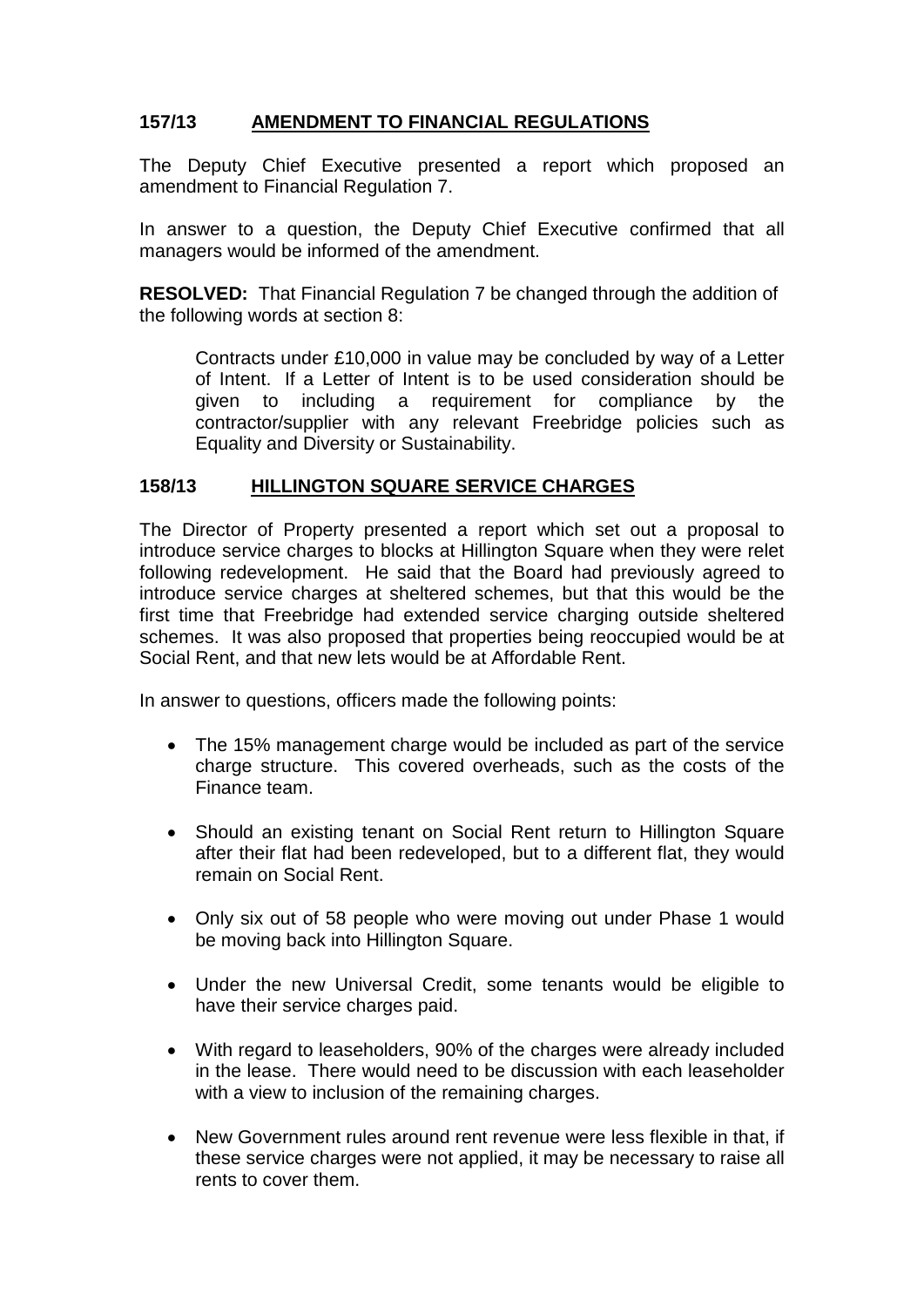• Cases of particular hardship would be considered sympathetically.

[Confidential wording]

Whilst expressing concern at the impact of the service charges, the Board accepted that their introduction was necessary to maintain the required level of revenue.

### **RESOLVED:**

- 1) That the introduction of service charges and Affordable Rent at Hillington Square for all new relets from 1 April 2014, as each phase of the redevelopment project is completed, be approved
- 2) That the introduction of service charges to all existing tenants returning to Hillington Square, from the date they return to their property, be approved.

### **159/13 REQUEST TO WRITE OFF FORMER TENANT ARREARS DEBTS OVER £2,000**

The Deputy Chief Executive presented a report which requested the write-off of a number of former tenant arrears debts that were each worth in excess of £2,000.

In answer to questions, officers made the following points:

- An external contractor was used to pursue bad debts on the basis of a fixed fee for a search and a percentage of any rent arrears they were successful in obtaining. They had a limited amount of success.
- All of the cases listed were complicated ones, and efforts to resolve them, including court proceedings, had taken significant amounts of time.
- Freebridge had robust systems in place for the collection of debt, and these would be tested by the Internal Audit Housing Key Controls review to be undertaken during this financial year.
- Freebridge's Income team was a strongly performing one.
- Even when debts had been written off, they could be reactivated if an opportunity arose to recoup them in the future.

The Board accepted that the most appropriate course of action was to write off the debts listed, as it was very unlikely that Freebridge would be able to recoup the money owed, and there would be considerable costs involved in continuing to pursue it. It was noted that the new welfare reforms could result in increased levels of bad debt.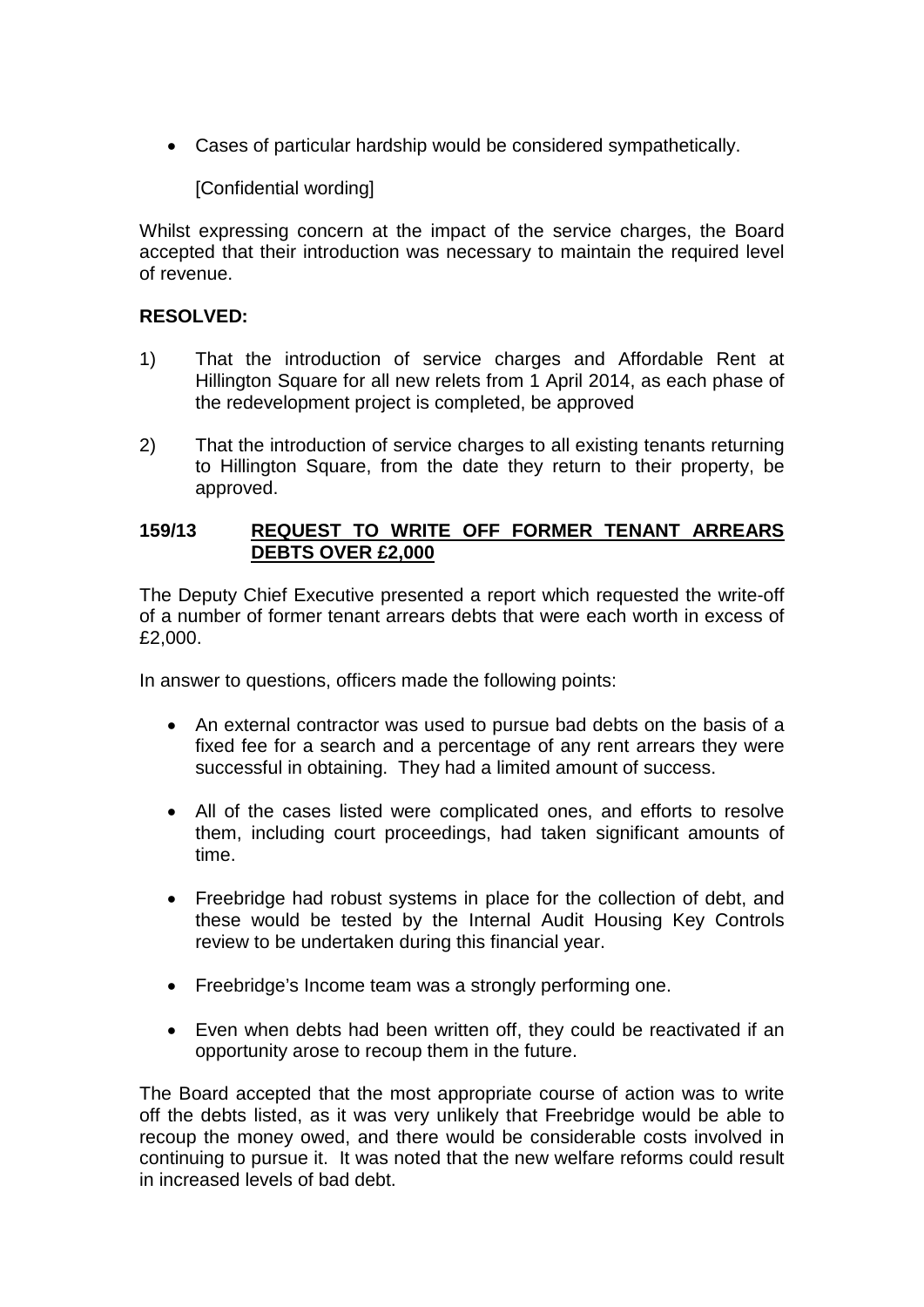**RESOLVED:** That the write-off of the debts listed in the report be approved.

### **160/13 REQUEST TO WRITE OFF RECHARGEABLE DEBT OVER £2,000**

The Deputy Chief Executive presented a report which requested the write-off of a rechargeable repair debt worth in excess of £2,000.

The Board accepted that the case described was an exceptional one, and that it was very unlikely that the money owed would ever be recouped.

In answer to questions, officers made the following points:

- Credit rating agencies were developing processes for the sharing of information about bad debtors. Officers would keep these under review and report back to the Board if it appeared that they could be of use to Freebridge.
- There was case law around whether a housing association could refuse a tenancy to someone who owed them money. Much of this was around the Council's determination of intentional homelessness.

**RESOLVED:** That the write-off of the debt listed in the report be approved.

### **161/13 EASTERN PROCUREMENT CONSORTIUM – FRAMEWORK CONTRACT FOR WINDOWS AND DOORS**

The Director of Property presented a report which sought approval to enter into the Eastern Procurement Consortium new framework contract for windows and doors.

**RESOLVED:** That Freebridge enter into the Eastern Procurement Consortium framework contract for windows and doors with Wrekin Windows Limited, Ashford Commercial Limited and Anglian Windows Limited.

## **162/13 WORK UPDATE**

The Company Secretary presented the work update, which included the following:

- Action Sheet
- Future Work Programme of the Board.

Board members commented that the recent stock tour had been very interesting, useful and well organised. They placed on record their thanks to the Director of Property, the Director of Housing and the Governance Administrator for their organisation of and input into the event.

The Board noted the update.